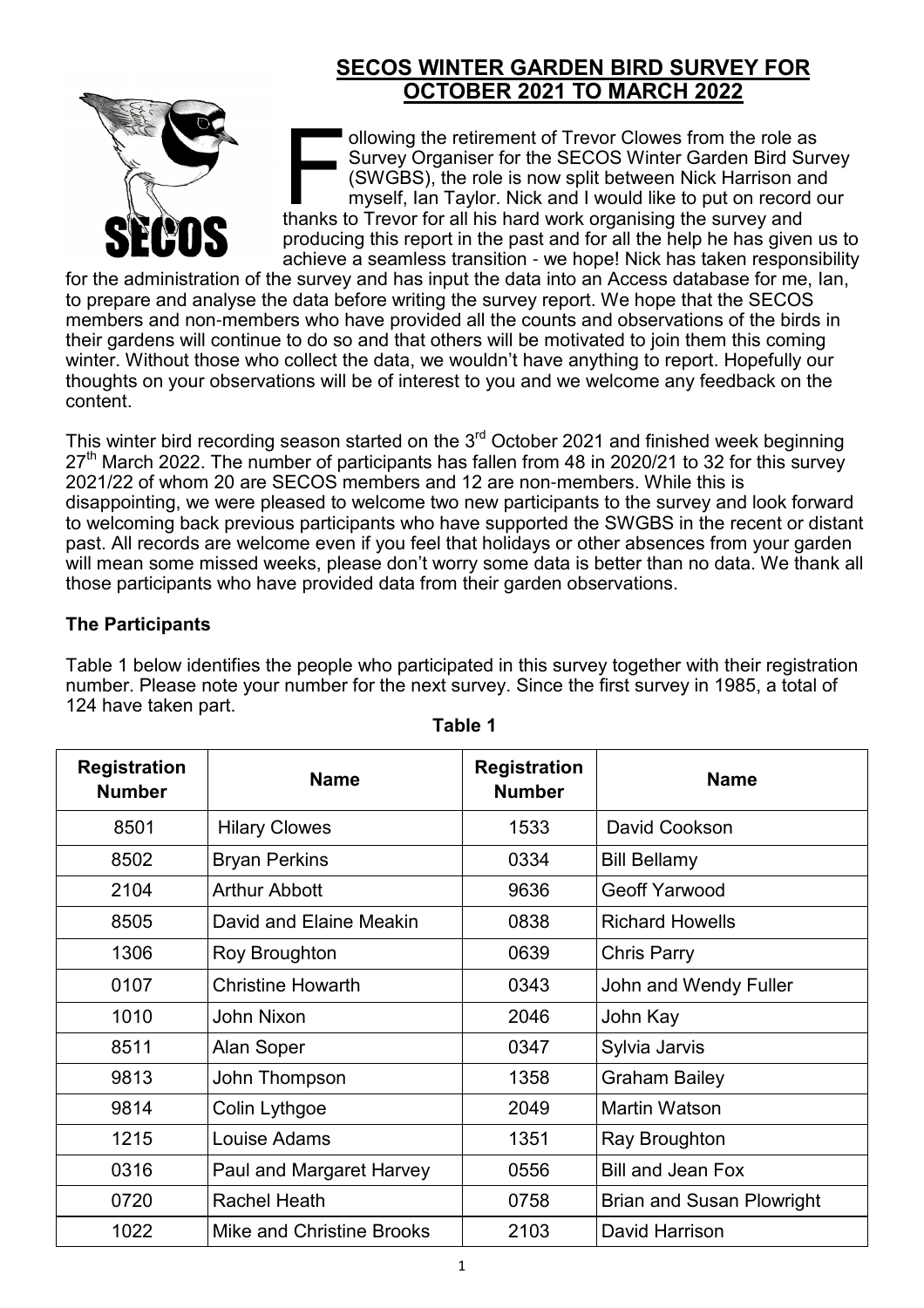| <b>Registration</b><br><b>Number</b> | <b>Name</b>             | <b>Registration</b><br><b>Number</b> | <b>Name</b>         |  |
|--------------------------------------|-------------------------|--------------------------------------|---------------------|--|
| 9923                                 | Janet and Peter Roberts | 2108                                 | <b>Susan Davies</b> |  |
| 1825                                 | <b>Kate Whittles</b>    | 1727                                 | Mike Tonks          |  |

### **The Cumulative All Time Bird Species List**

Table 2 shows no additions to the *Cumulative All Time Bird Species* list seen in the gardens during the SWGBS. There is a space ready for species number 83! Should this be the Guinea fowl seen in a Holmes Chapel garden? This bird is native to Africa and is found in exotic collections across the UK, so is probably an escapee. In addition, Guinea fowl isn't on the British Ornithologist Union (BOU) list, hence it is not being treated as the 83<sup>rd</sup> species.

| <b>SECOS Winter Garden Bird Survey</b> |                                  |    |                           |     |                      |  |
|----------------------------------------|----------------------------------|----|---------------------------|-----|----------------------|--|
|                                        | List of All Species 1985 to 2022 |    |                           |     |                      |  |
| No.                                    | <b>Bird Species</b><br>No.       |    | <b>Bird Species</b>       | No. | <b>Bird Species</b>  |  |
| 1                                      | Black-headed gull                | 28 | Grey wagtail              | 57  | Red-legged partridge |  |
| 2                                      | Blackbird                        | 29 | Hawfinch                  | 58  | Redpoll (Lesser)     |  |
| 3                                      | Blackcap                         | 30 | Herring gull              | 59  | Redwing              |  |
| 4                                      | <b>Blue tit</b>                  | 31 | House martin              | 60  | Reed bunting         |  |
| 5                                      | Brambling                        | 32 | House sparrow             | 61  | Ring-necked parakeet |  |
| 6                                      | <b>Bullfinch</b>                 | 33 | Jackdaw                   | 62  | Robin                |  |
| 7                                      | <b>Buzzard</b>                   | 34 | Jay                       | 63  | Rook                 |  |
| 8                                      | Chaffinch                        | 35 | Kestrel                   | 64  | Siskin               |  |
| 9                                      | Chiffchaff                       | 36 | Kingfisher                | 65  | <b>Skylark</b>       |  |
| 10                                     | Coal tit                         | 37 | Lapwing                   | 66  | Snipe                |  |
| 11                                     | Collared dove                    | 38 | Lesser black-backed Gull  | 67  | Song thrush          |  |
| 12                                     | Common gull                      | 39 | Lesser spotted woodpecker | 68  | Sparrowhawk          |  |
| 13                                     | Corn bunting                     | 40 | Linnet                    | 69  | Starling             |  |
| 14                                     | Crow                             | 41 | Little owl                | 70  | Stock dove           |  |
| 15                                     | Dunnock                          | 44 | Mallard                   | 71  | Swallow              |  |
| 16                                     | Feral pigeon                     | 45 | Marsh/ willow tit         | 72  | Tawny owl            |  |
| 17                                     | Fieldfare                        | 46 | Meadow pipit              | 73  | Tree sparrow         |  |
| 18                                     | Garden warbler                   | 47 | Mealy redpoll             | 74  | Treecreeper          |  |
| 19                                     | Goldcrest                        | 48 | Merlin                    | 75  | Water rail           |  |
| 20                                     | Goldfinch                        | 49 | Mistle thrush             | 76  | Waxwing              |  |
| 21                                     | Greater black-backed gull        | 50 | Moorhen                   | 77  | White wagtail        |  |
| 22                                     | Great spotted woodpecker         | 51 | Mute swan                 | 78  | Willow warbler       |  |
| 23                                     | <b>Great tit</b>                 | 52 | Nuthatch                  | 79  | Woodcock             |  |
| 24                                     | Green woodpecker                 | 53 | Pheasant                  | 80  | Woodpigeon           |  |
| 25                                     | Greenfinch                       | 54 | Pied wagtail              | 81  | Wren                 |  |
| 26                                     | Grey heron                       | 55 | Raven                     | 82  | Yellowhammer         |  |
| 27                                     | Grey partridge                   | 56 | Red-headed bunting        | 83  |                      |  |

**Table 2**

#### **The 2021/2022 Survey**

The 32 gardens surveyed over the 26-week period gives the opportunity to produce a maximum of 832 garden-week records (32 x 26 = 832). 798 garden-week records were submitted, which is 34 records fewer than possible, reflecting odd weeks missed by participants due to holidays or a mislaid record sheet as one person found to their frustration. This represents a 96% return rate, the same as the 2020/21 survey.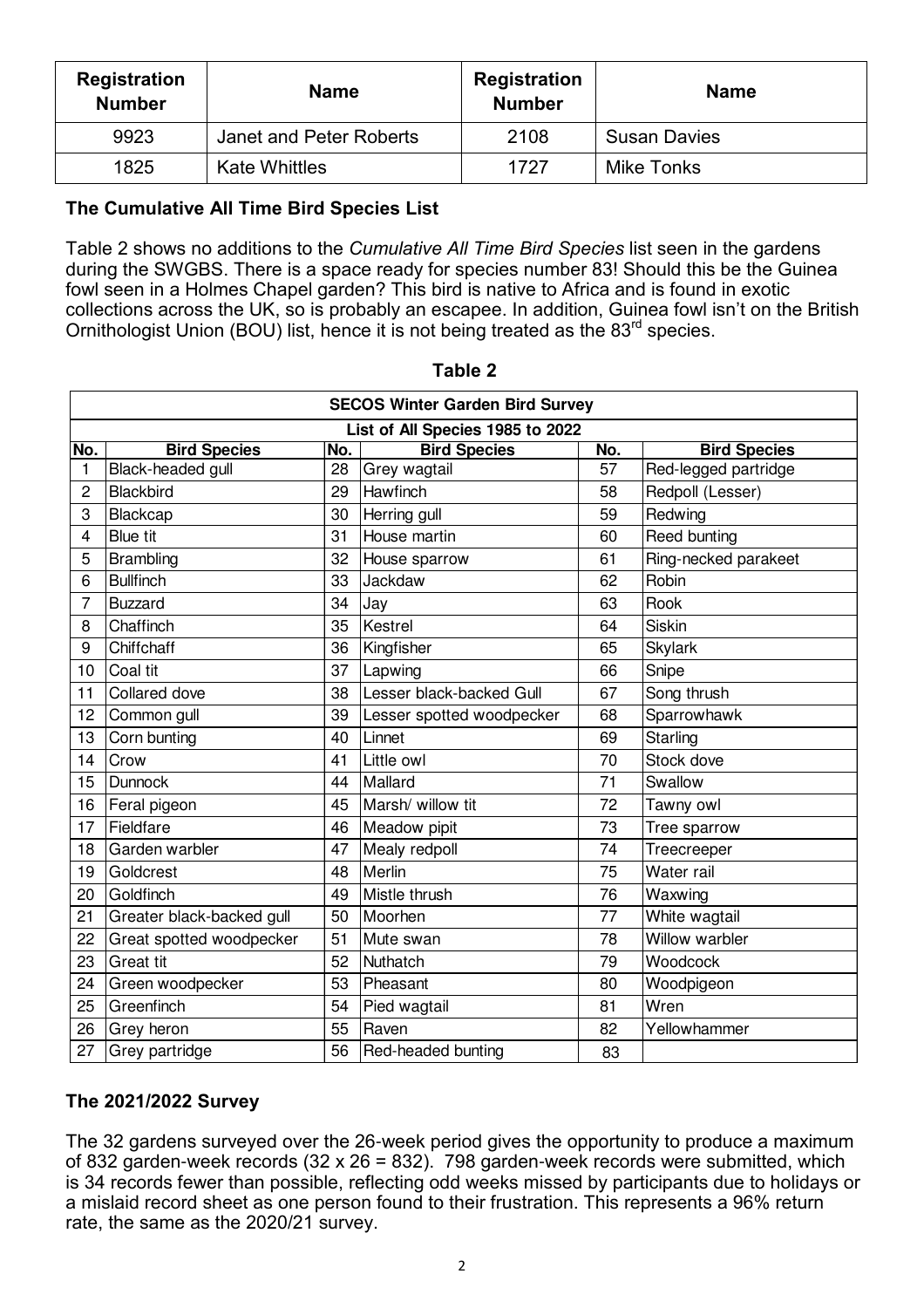## *The Listed Species*

Table 3 shows the species entered on the *Listed Bird Species* section of the input forms A1 and A2. In order to show a measure of the *Listed Bird Species* occurrence in participants gardens for this survey they are listed in descending order of their garden-week records together with the number of gardens they visited, with the highest count plus the corresponding participant's registration number (see table 1). The bracketed () numbers show the figures for the last survey in 2020/21.

The woodpigeon has returned to the top of the table as the most common bird species recorded in participants gardens; the blackbird, which displaced woodpigeon last year has returned to second place, just 16 garden-week records short of the woodpigeon. Both species were present in every participant's garden and while the maximum number recorded for blackbird in a garden stayed constant at 14 across the last two years the maximum number recorded for woodpigeon in a single garden increased from 17 to 21.

|           | <b>Species</b>           | <b>Number of</b><br><b>Garden-Week</b><br><b>Records out</b><br>of 798 (1198) | <b>Number of</b><br><b>Gardens</b><br><b>Visited out</b><br>of 32 (48) | <b>Highest Single Count</b> |                                                             |  |
|-----------|--------------------------|-------------------------------------------------------------------------------|------------------------------------------------------------------------|-----------------------------|-------------------------------------------------------------|--|
| Rank      |                          |                                                                               |                                                                        | <b>Number</b>               | <b>Participants</b><br><b>Registration</b><br><b>Number</b> |  |
| 1(2)      | Woodpigeon               | 773 (1130)                                                                    | 32(48)                                                                 | 21<br>(17)                  | 1533, 0639                                                  |  |
| 2(1)      | <b>Blackbird</b>         | 757 (1155)                                                                    | 32 (48)                                                                | 14 (14)                     | 1351                                                        |  |
| 3(4)      | <b>Blue tit</b>          | 743 (1095)                                                                    | 32 (48)                                                                | 22(18)                      | 2103                                                        |  |
| 4(3)      | Robin                    | 696 (1115)                                                                    | 32 (48)                                                                | 5(7)                        | 8505, 0720                                                  |  |
| 5(5)      | <b>Dunnock</b>           | 629 (929)                                                                     | 32 (48)                                                                | 15(15)                      | 1351                                                        |  |
| 6(7)      | Magpie                   | 598 (838)                                                                     | 32 (48)                                                                | 14(9)                       | 2103                                                        |  |
| $7 = (6)$ | <b>Great tit</b>         | 584 (862)                                                                     | 32 (47)                                                                | 13(11)                      | 1351                                                        |  |
| $7 = (8)$ | House sparrow            | 584 (821)                                                                     | 30 (46)                                                                | 35(30)                      | 2046                                                        |  |
| 9(9)      | Goldfinch                | 530 (754)                                                                     | 29 (46)                                                                | 24 (45)                     | 8511, 1025                                                  |  |
| 10 (11)   | Starling                 | 444 (599)                                                                     | 29<br>(42)                                                             | 100<br>(34)                 | 9813                                                        |  |
| 11(12)    | <b>Collared dove</b>     | 407 (537)                                                                     | 24 (40)                                                                | 15(8)                       | 1351                                                        |  |
| 12 (13)   | Chaffinch                | 382 (521)                                                                     | 29 (40)                                                                | (24)<br>23                  | 1306                                                        |  |
| 13 (15)   | Jackdaw                  | 333 (482)                                                                     | 22 (33)                                                                | 45<br>(36)                  | 0334                                                        |  |
| 14 (16)   | Greenfinch               | 314 (454)                                                                     | 28 (35)                                                                | 20<br>(16)                  | 1351, 9923                                                  |  |
| 15 (10)   | Coal tit                 | 290 (646)                                                                     | (44)<br>28                                                             | 5(6)                        | 1351                                                        |  |
| 16 (17)   | Long-tailed tit          | 278 (374)                                                                     | 28 (43)                                                                | 20(18)                      | 9813                                                        |  |
| 17 (14)   | Wren                     | 274 (486)                                                                     | 29 (46)                                                                | 3(2)                        | 1351                                                        |  |
| 18 (18)   | Crow                     | 255 (364)                                                                     | 25 (33)                                                                | (5)<br>6                    | 2108                                                        |  |
| 19 (19)   | Nuthatch                 | 146 (215)                                                                     | 16 (20)                                                                | 3(3)                        | 1351                                                        |  |
| 20 (20)   | Great spotted woodpecker | 126 (169)                                                                     | 13 (25)                                                                | 3(2)                        | 1351                                                        |  |
| 21(21)    | Sparrowhawk              | 94 (145)                                                                      | 21(34)                                                                 | 2(2)                        | 0639, 1351                                                  |  |
| 22 (22)   | Song thrush              | 64 (97)                                                                       | 15 (19)                                                                | 2(2)                        | 2103, 0107, 0556                                            |  |

**Table 3**

Changes to the ranking order for most of the other species were minor such as blue tit and robin switching from 3<sup>rd</sup> & 4<sup>th</sup> from last year's 4<sup>th</sup> & 3<sup>rd</sup> respectively. Several places were unchanged: dunnock 5<sup>th</sup>, goldfinch 9<sup>th</sup> and the last five in the list 18<sup>th</sup>– 22<sup>nd</sup>, namely crow, nuthatch, great spotted woodpecker, sparrowhawk and song thrush respectively. Eight species moved up just one place: woodpigeon, blue tit, magpie, house sparrow, starling, collared dove, chaffinch and long-tailed tit, whilst jackdaw and greenfinch moved up two places. However, three species; blackbird, robin and great tit fell by one ranking place,, two species, wren and coal tit fell down the ranking by five and three places respectively. The movement of coal tit may be explained by natural variation from year to year as it did move up to  $10<sup>th</sup>$  place last year.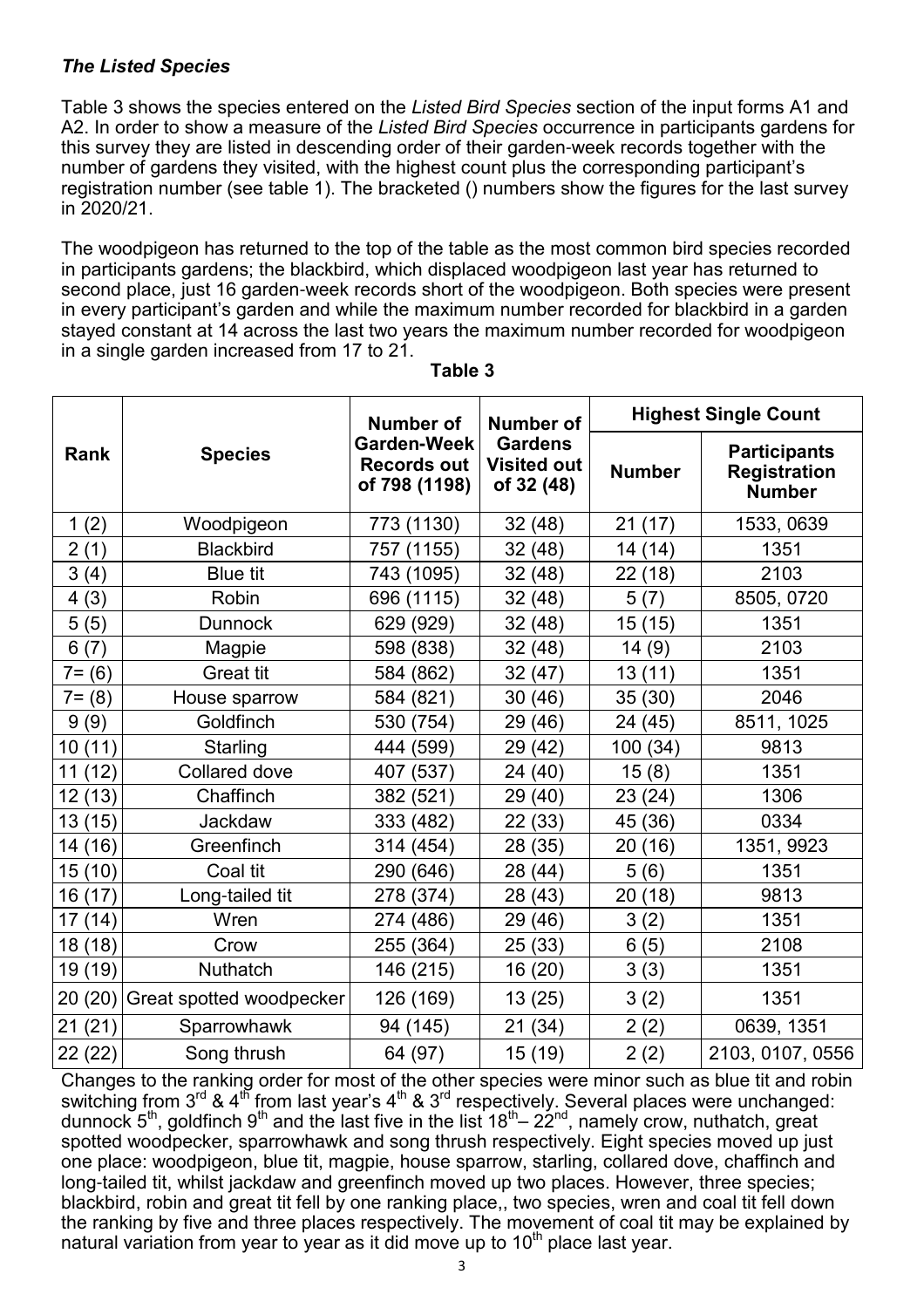The top seven species in the table were present in all 32 gardens in the survey, one more species than in last year's survey. Unsurprisingly, the species recorded in the fewest gardens were nuthatch (16), song thrush (15) and great spotted woodpecker (13). A *google* search revealed that song thrushes are recorded in approximately 1 in 5 gardens and our survey showed approximately 1 in 2 gardens, indicating that the song thrush is doing well in our area or that it may not have needed to migrate south due to our recent string of mild winters. The presence of woodland or trees in a garden may influence the incidence of great spotted woodpecker sightings as well as the increased use of fat and suet balls on the garden feeding menu which encourages great spotted woodpeckers to visit.

While exploring the highest single count figures the maximum of a hundred starlings see in participant 9813's garden is amazing but knowing as we do, that starlings loke to roost with others forming on occasions a murmuration of many millions of birds, we must remember that although we may see starlings locally in great numbers, they feature on the RSPB's UK Red list of breeding birds. Thirteen species recorded an increase in highest single counts, four were lower and five showed no change. In addition to the starling count change of 66, the other larger increases were jackdaw (9), collared dove (7) with house sparrow and magpie (5). The four that decreased were robin (2), goldfinch (21), chaffinch and coal tit (1).

The highest or joint highest single count for a species in a garden was spread across sixteen participants, with registration number 1351 recording 10 highest *listed species* counts, one more than in the 2020/21 survey with 9 highest *other species* counts. Unfortunately, the number of feeders in this Shavington garden were not noted on this year's survey return. The only information we have is nine hanging, one table and one ground feeder when the participant joined the survey in 2013.

Nick Harrison and Mike Tonks have explored the historical SWBGS data since about 1985 for *Listed Species* at an individual species level to produce charts depicting how their numbers in participants gardens have changed with time. These make interesting reading and can be found on the SECOS website.

Bar Graph 1 shows the distribution of feeders used across all the SWGBS gardens, to illustrate which feeder types and how many were present in how many gardens throughout the survey period. Some participants only recorded their number of feeders in one half of the survey and it was assumed the number of feeders was constant. Seven participants increased the number of hanging feeders in their gardens during the survey period, putting out more during November and December. The graph reflects the higher number of hanging feeders used. Four participants didn't record how many feeders they used during this survey; please could I ask all participants to complete this section on the survey form for next winter's survey.

There is a wide range in the number of hanging bird feeders per garden, with 22 in a Sandbach garden by far the highest. Most participants use three to five hanging feeders together with, one

table and one ground feeder. The highest single species count also came from registration number 1351's Shavington garden. The high amount of feeder space together with the food type and location probably helps to attract high numbers of different species. In comparison registration number 0838 in Sandbach with the 22 hanging feeders did not record one highest count for a species. Two participants on their survey returns, recorded 9 hanging, 2 or 1 table and 1 or zero ground feeders in their Alsager and Sandbach gardens respectively, the

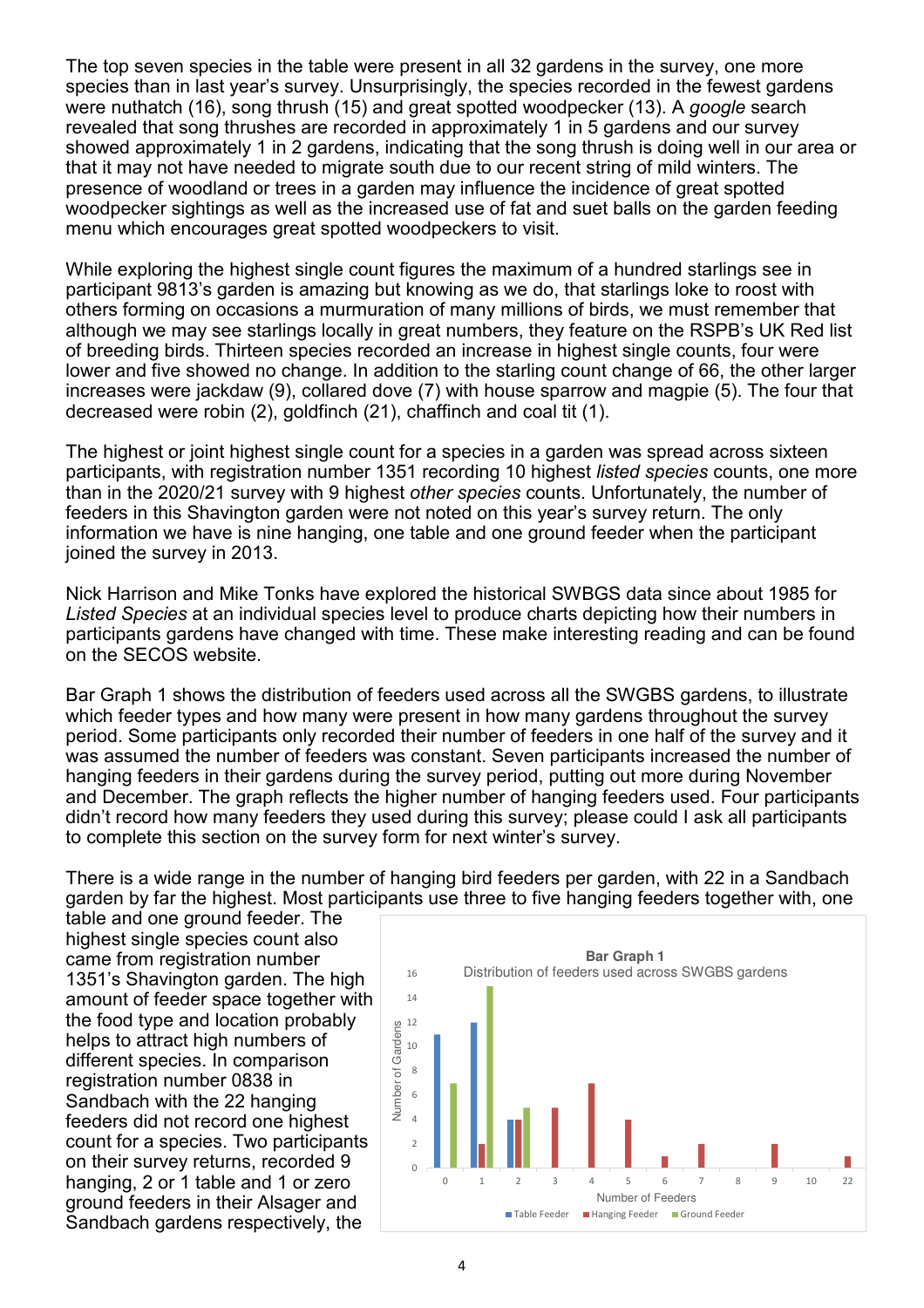Alsager garden didn't have any highest counts while the Sandbach garden recorded 3 highest *listed species* counts and 4 highest *other species* counts. I would suggest that location and food type are the key to high numbers of a single species in your garden. However, if you ensure a plentiful, varied and constant supply of food to keep the birds interested, you will attract not only numbers but a variety of species to your garden.

## **Comparison with the RSPB Big Garden Birdwatch (BGBW)**

In January each year the RSPB hold their Big Garden Birdwatch (BGBW) and I would expect that many of our SWGBS contributors and readers took part. Where the SECOS data is gathered over 26 weeks the RSPB survey is a one-hour snapshot so the comparisons are just a guide and shouldn't be taken as absolute.

Bar Graph 2 shows the comparison between the RSPB's BGBW (Cheshire and UK) and the SECOS surveys with the SECOS survey showing a higher average number of birds visiting gardens for several species. This is probably due to the longer length of time the SECOS survey is operational not just an hour on a specific day. The biggest differences were with greenfinch, jackdaw, goldfinch and woodpigeon with chaffinch and dunnock close behind. In the last decade goldfinch numbers have increased by 18% and woodpigeons have shown a massive 1,133% increase since 1979 so clearly these two species have been doing exceptionally well in the SECOS area compared to Cheshire and the UK as a whole. In the RSPB BGBW survey the house sparrow maintained its long-standing position at number 1 for the average maximum number of birds (4.2) seen in a garden. The top ten RSPB BGBW birds were 1. house sparrow, 2. blue tit, 3. starling, 4. woodpigeon, 5. blackbird, 6. robin, 7. goldfinch, 8. great tit, 9. magpie, 10. chaffinch. The top ten for the SECOS survey were 1. house sparrow, 2. goldfinch, 3. woodpigeon, 4. blue tit, 5. starling, 6. blackbird, 7. jackdaw, 8. collared dove, 9. great tit, 10. greenfinch. Only the robin showed a greater presence in the RSPB BGBW top 10 birds average maximum number. Also of note is the higher numbers of greenfinch and dunnock seen locally in gardens. This is particularly pleasing for greenfinch as numbers were in decline since 2006 when the causal link to Trichomoniasis infections was noticed and this suggests a possible recovery in the local area.



#### **Bar Graph 2**

# **The Other Species**

Table 4 for the species entered under *Other Species* section of the input form are listed in descending order of the number of garden-week record occurrences, a measure of their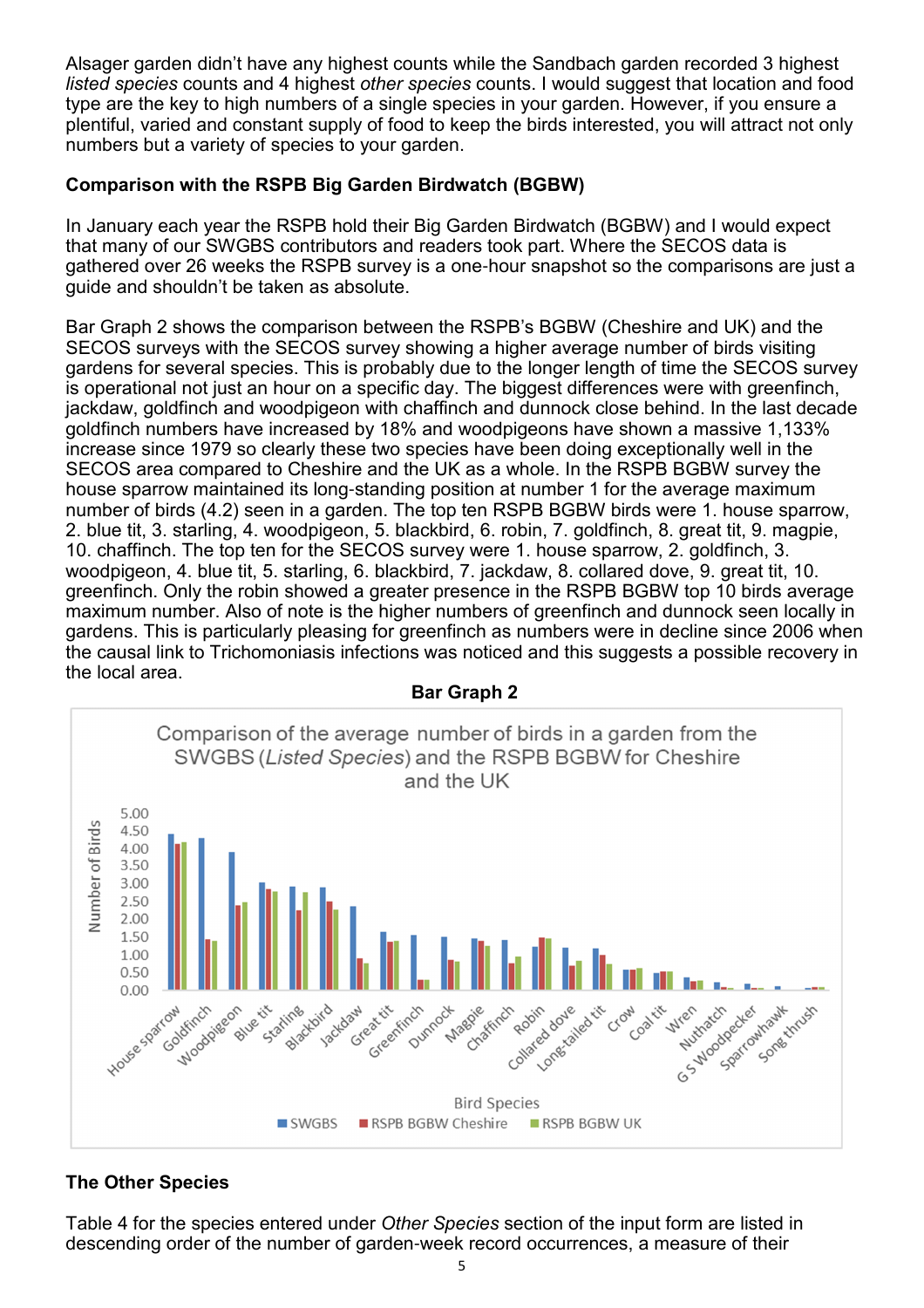|               | <b>Species</b>           | <b>Number of</b><br>Garden-Week<br><b>Records out</b><br>of 798 (549) | <b>Number of</b>                                   | <b>Highest Single Count</b> |                                                             |  |
|---------------|--------------------------|-----------------------------------------------------------------------|----------------------------------------------------|-----------------------------|-------------------------------------------------------------|--|
| Rank          |                          |                                                                       | <b>Gardens</b><br><b>Visited out</b><br>of 32 (48) | <b>Number</b>               | <b>Participants</b><br><b>Registration</b><br><b>Number</b> |  |
| 1(2)          | Stock dove               | 104 (97)                                                              | 9(14)                                              | 14 (13)                     | 1351                                                        |  |
| 2(3)          | Jay                      | 82 (96)                                                               | 11(10)                                             | 5(5)                        | 1351                                                        |  |
| 3(6)          | Rook                     | 76 (72)                                                               | 7(7)                                               | 23(17)                      | 1306                                                        |  |
| 4(5)          | Feral pigeon             | 70 (94)                                                               | 5(9)                                               | 6(12)                       | 1215                                                        |  |
| 5(1)          | <b>Bullfinch</b>         | 60 (124)                                                              | 7(11)                                              | 5(6)                        | 1351                                                        |  |
| 6(4)          | Pied wagtail             | 57 (95)                                                               | 12(17)                                             | 4(3)                        | 8511                                                        |  |
| 7(8)          | Black-headed gull        | 43 (68)                                                               | 9(11)                                              | 11(20)                      | 9636                                                        |  |
| 8(10)         | Goldcrest                | 37(60)                                                                | 10(11)                                             | 2(2)                        | 0838, 0639                                                  |  |
| 9(24)         | <b>Brambling</b>         | 30(9)                                                                 | 8(4)                                               | 4(5)                        | 1351, 9923                                                  |  |
| 10(7)         | <b>Blackcap</b>          | 23(71)                                                                | 12(16)                                             | 1(2)                        | #1                                                          |  |
| $11 = (11)$   | <b>Siskin</b>            | 22(54)                                                                | 11(17)                                             | 10(6)                       | 0758                                                        |  |
| $11 = (16)$   | Tawny owl                | 22(22)                                                                | 2(4)                                               | 2(2)                        | 0639                                                        |  |
| 13(16)        | Mistle thrush            | 21(22)                                                                | 5(8)                                               | 2(3)                        | 0334, 1533, 1025                                            |  |
| 14(12)        | Redwing                  | 17 (39)                                                               | 8(14)                                              | 15 (42)                     | 1351                                                        |  |
| $15 = (13)$   | Fieldfare                | 16(33)                                                                | 5(10)                                              | 12 (19)                     | 0334                                                        |  |
| $15 = (22)$   | Mallard                  | 16 (12)                                                               | 5(5)                                               | 4(3)                        | 2103, 0556                                                  |  |
| 17(16)        | <b>Reed bunting</b>      | 13 (22)                                                               | 6(4)                                               | 1(3)                        | #2                                                          |  |
| $18(-)$       | Red-legged partridge     | $12(-)$                                                               | $2(-)$                                             | $2(-)$                      | 9923                                                        |  |
| 19 (15)       | <b>Buzzard</b>           | 11(23)                                                                | 4(6)                                               | 1(4)                        | #3                                                          |  |
| 20(21)        | Chiffchaff               | 10(13)                                                                | 5(10)                                              | 1(1)                        | #4                                                          |  |
| 21(9)         | Common pheasant          | 9(62)                                                                 | 4(13)                                              | 2(4)                        | 1351                                                        |  |
| 22(23)        | Treecreeper              | 7(11)                                                                 | 5(7)                                               | 1(1)                        | #5                                                          |  |
| $23 = (25)$   | Grey heron               | 5(7)                                                                  | 4(2)                                               | 1(1)                        | 0639                                                        |  |
| $23 = (26)$   | Moorhen                  | 5(4)                                                                  | 1(4)                                               | 2(1)                        | 0556                                                        |  |
| $25 = (19)$   | Grey wagtail             | 4(17)                                                                 | 3(5)                                               | 2(1)                        | 9814                                                        |  |
| $25= (-)$     | Herring gull             | $4(-)$                                                                | $2(-)$                                             | $1(-)$                      | 0316, 1351                                                  |  |
| $25 = (27=) $ | Lesser black-backed gull | 4(1)                                                                  | 2(1)                                               | 2(1)                        | 1351                                                        |  |
| $28(27=)$     | Tree sparrow             | 3(1)                                                                  | 3(1)                                               | 2(1)                        | 0556                                                        |  |
| $29 = (-)$    | Kestrel                  | $1(-)$                                                                | $1(-)$                                             | $1(-)$                      | 2108                                                        |  |
| $29 = (14)$   | Lesser (common) redpoll  | 1(31)                                                                 | 1(8)                                               | 1(7)                        | 2094                                                        |  |
| $29 = (20)$   | Marsh/willow tit         | 1(16)                                                                 | 1(1)                                               | 1(2)                        | 2108                                                        |  |

#1 Participant's registration Number: 2103, 1306, 0107, 9813, 9814, 0720, 1533, 0838, 0639, 1348, 1351.

#2 Participant's registration number: 8501, 2103, 1306, 1215, 1348.

#3 Participant's registration number: 0334, 0639, 0556, 0758.

#4 Participant's registration number: 0556, 2103, 2108, 1025, 0639.

#5 Participant's registration number: 0556, 0639, 1351, 0758, 9923.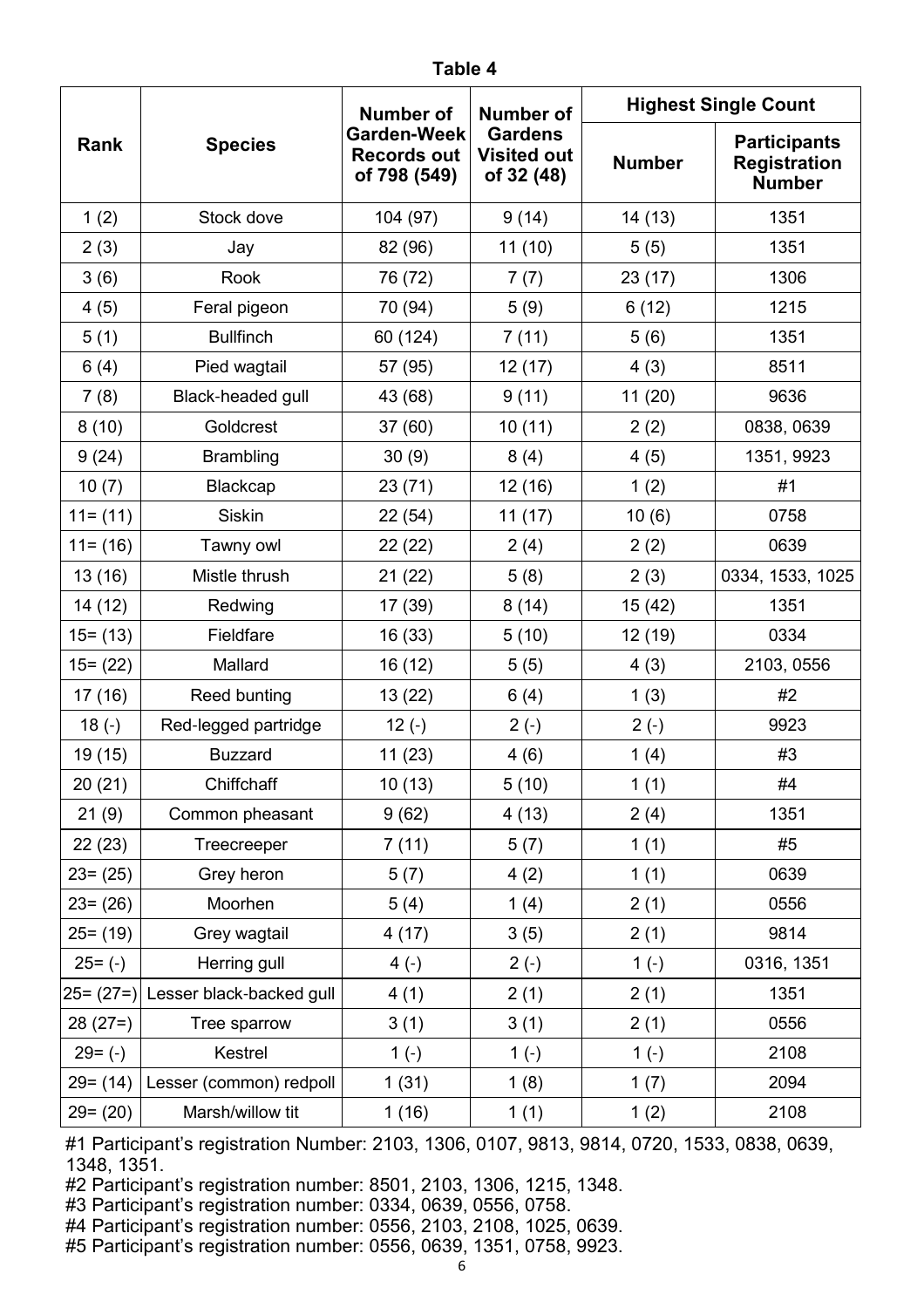their abundance in the garden. Thirty-one species were recorded from 32 gardens, the same number as reported in last year's survey but from 16 fewer gardens. Two species were not present this year, house martin and grey partridge, these were replaced by kestrel and redlegged partridge.

Stock dove was the most common bird in the table regaining top spot from last year's position 2, although it appeared in fewer gardens, nine compared to fourteen during the 2020/21 survey. Last year's top bird was bullfinch which fell to fifth position with approximately 50% of the garden -week records with four fewer gardens visited, although the maximum number recorded was maintained, five compared to six last year.

A general observation is that fewer gardens were visited by each species compared to last year. The largest changes were pheasant (9) and redwing (6), the remaining eighteen species decreased from between two and five gardens. The pheasant observation probably reflects how many have been released locally for shooting, whereas the redwing being a regular winter migrant has high and low years for numbers depending on the weather. Jay bucked this decrease trend and was seen in one more garden this year to move up one place in the ranking. This bird collects acorns in the autumn and is becoming a more regular garden bird as it stocks up its food supplies for the winter. Brambling was also present in double the number of gardens compared to last season, visiting eight in total. This last winter saw a great increase in brambling migration with large irruption counts being reported across Europe, so an increase in sightings and a significant move from twenty-four to nine in the rankings is not a surprise.

Looking at the maximum numbers, rook increased from seventeen to twenty-three and siskin increased from six to ten, most others stayed constant although black-headed gull (20 down to 11), redwing (42 down to 15) and fieldfare (19 down to 12) showed the largest reductions. The winter thrushes decline was probably due to the weather conditions and the general state of migration numbers.

Twenty-three participants recorded the highest count for at least one species in their garden and participant 1351 had the highest or joint highest count for nine species, with participant 0639 coming second with seven species.

# **News from the Comments Section**

# **Feeding habits**

It was noticeable from the participants who made weekly comments that most fed sunflower hearts in their hanging feeders. To a lesser extent Niger seeds and fat balls were also put out. This may explain why goldfinches were regularly reported using the feeders, together with robin, house sparrow, bullfinch, siskin and nuthatch. A Haslington observer was pleased to see twenty house sparrows on his two garden feeders but then they disappeared and he was left wondering if his neighbours were serving better food? There was a happy ending though, as the house sparrows returned four weeks later. Bullfinches seemed very partial to sunflower hearts in an Alsager garden.

In a few gardens great spotted woodpeckers were seen visiting peanut, sunflower heart and fat ball feeders. The latter are popular and several species were reported using them e.g. blackbirds and jackdaws with the most exciting incident reported being twenty starlings in a feeding frenzy on a fat ball feeder. There were no reports this year of rooks seen hanging on fat ball feeders.

Three incidences of ground feeding were reported. Two were gardens in Alsager, one where chaffinches were observed searching the ground litter under the hanging feeders and the second was a pied wagtail which kept returning to the area under the feeder for morsels of food. The third was in Shavington where the participant used a cage on the ground feeder to stop larger birds taking all the food. No mention was made of what birds were seen or the food used.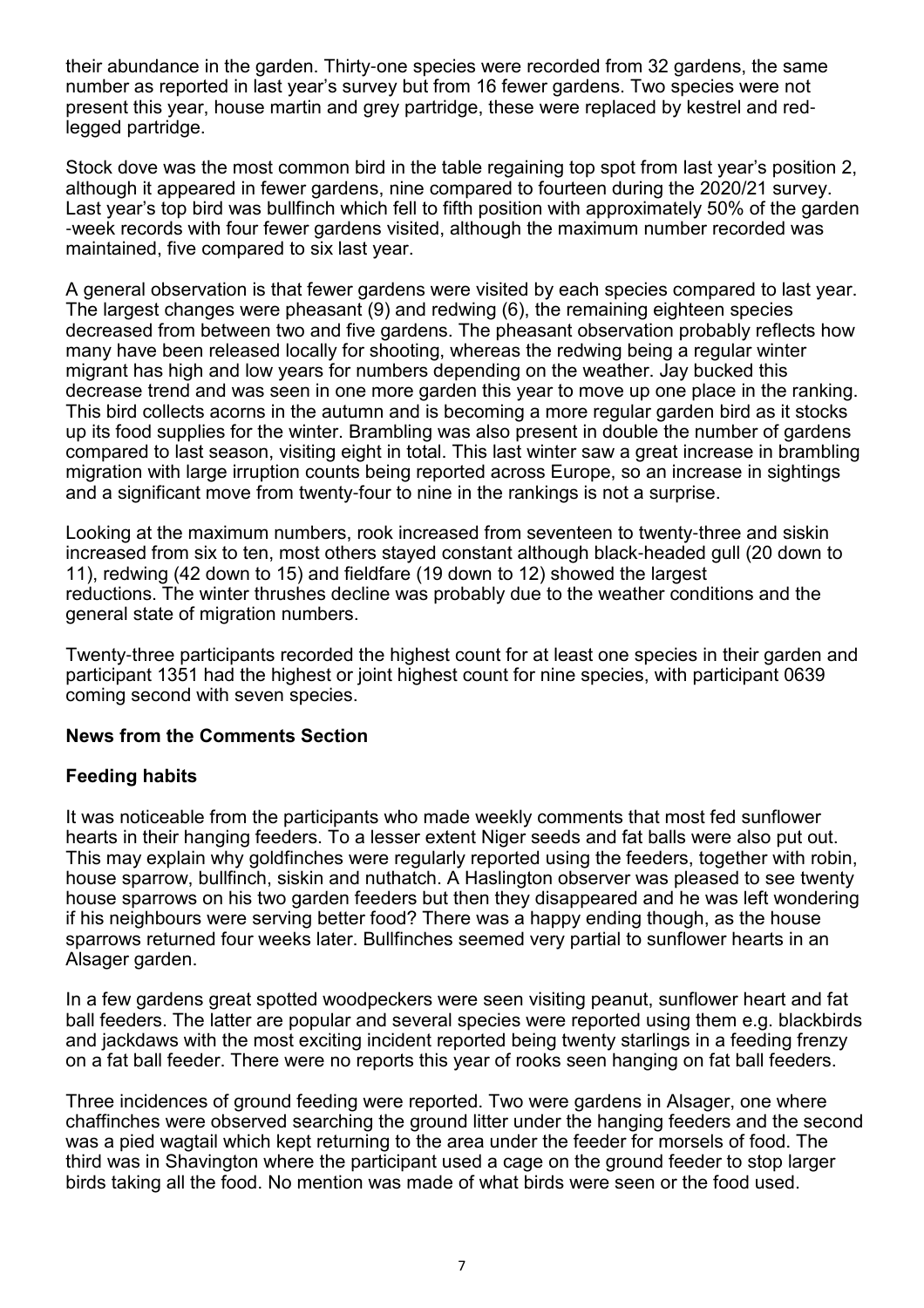### **Garden First and Returning Bird Events**

Three birds made their observers very happy with first visits to their gardens. A tree sparrow was seen in a Holmes Chapel garden in December, a marsh/willow tit was reported in a Nantwich garden in late February with a male and female reed bunting visiting another Sandbach garden in February and March respectively.

A great spotted woodpecker was seen in a Haslington garden for the first time for several years. A jay was seen in an Alsager garden in late October and was considered a rare occurrence and they noted the re-appearance of chaffinches in late February.

#### **Sparrowhawk events**

Fifteen sparrowhawk events made the weekly comments page during the six months of the survey. Eight of these were reported from one Sandbach garden and as a result the population of blackbirds decreased by three, woodpigeon two, house sparrow and goldfinch one each. The eighth/ninth bird remains unidentified but presumed a successful kill as a pile of woodpigeon and blackbird feathers was all that remained, presumably the sparrowhawk had flown with its prey or the prey escaped. Other sparrowhawk sightings were birds sitting on fences or outbuildings or just flying through gardens causing mayhem to resident passerines, in particular starlings! Perhaps the most festive sighting of a sparrowhawk was while a family in Alsager were eating Christmas dinner, a bird landed on a garage. Also, there was a report of a sparrowhawk being mobbed by crows above a Nantwich garden and in January a goldfinch was taken while feeding on a Verbena bonariensis plant in Coppenhall.

### **Observed Bird behaviour**

Two gardens, one in Smallwood and another in Alsager reported owl activity. In Smallwood a barn owl was heard at the end of October with a tawny owl being heard a week later and again in mid-December. In Alsager tawny owls were heard between October and December with a bird seen flying from a Lime tree in December. No further sightings were seen in 2022 at either location, perhaps indicating that they had found a nesting site away from these two gardens.

There were reports of birds singing, collecting nesting material, displaying, mating and nesting in the second half of the survey period. In total eleven different species in six different gardens were mentioned in the weekly comments' pages.

Blue tits were the most observed species showing signs of breeding. They investigated nest boxes (2), collected moss and other material for the box (2), demonstrated 'wing shivering' (1) and showed activity in the nest box (2). This was particularly pleasing for one participant in Nantwich because he only fitted his nest box last year.

In February woodpigeons and collared doves were reported as nesting in a Sandbach garden and in a Crewe garden, magpies were collecting sticks throughout December and January. These three species certainly made an early start to nesting.

In January a dunnock and a song thrush were heard singing. The dunnock was heard again in March, could this have been the same bird? Whether this ended in successful breeding is unknown, they may have just been establishing territories for the coming spring but no further comments of birds carrying nesting material or food to a particular area were noted, which would have been indicative of nesting. Other reports of birds singing/calling were a brambling and great spotted woodpecker from an Alsager garden.

In mid to late March blackbirds, starlings and robins were actively singing, collecting nesting material and for one starling, it built it's nest in a convenient hole on the side of a building. A pair of robins were mating during the last week of March and in an Alsager garden the arrival of a third robin caused a dramatic arial fight! In late March, house sparrows were nesting behind a Clematis bush in a Nantwich garden.